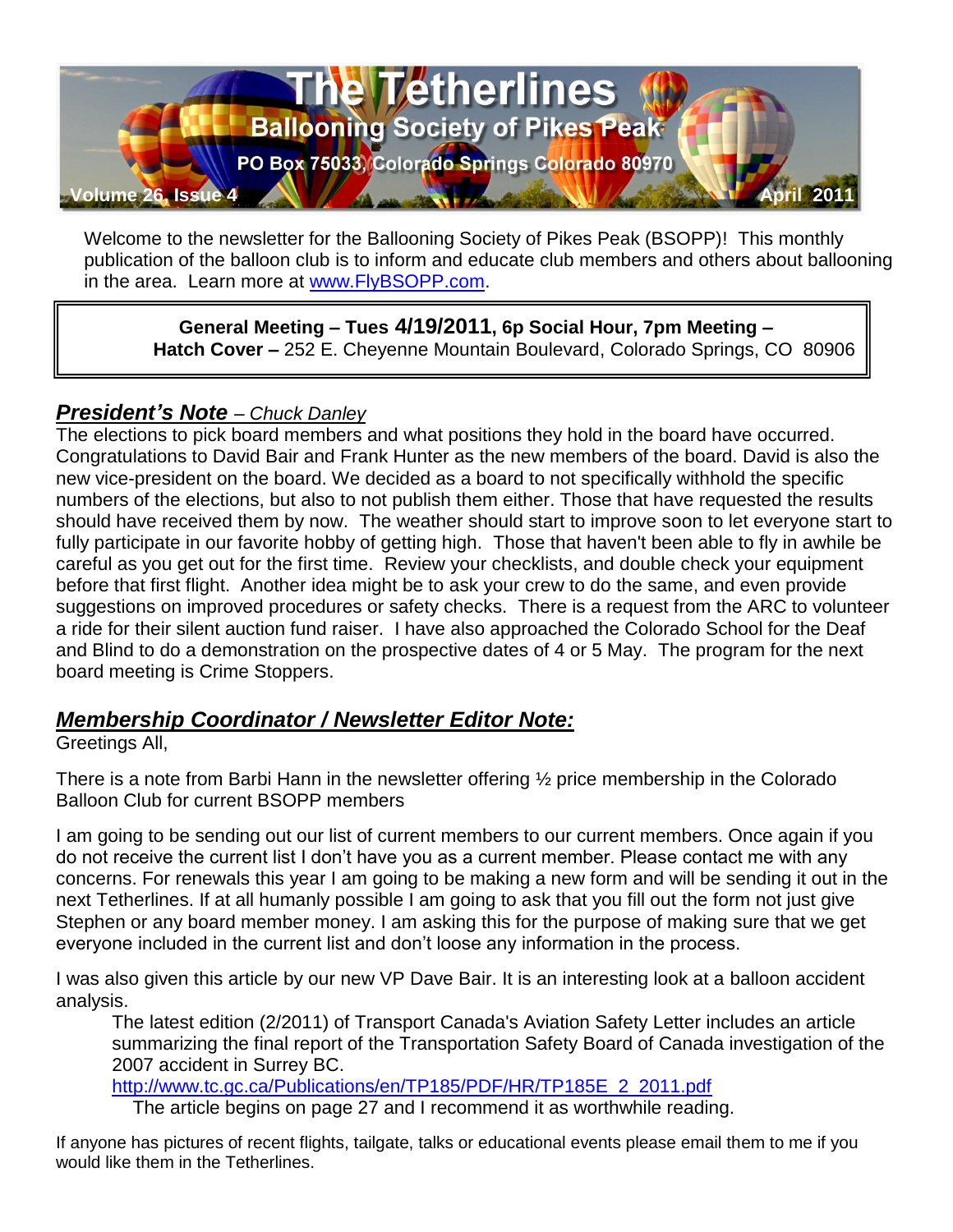### *Club Contact Information*

| <b>President</b>           | <b>Chuck Danley</b>     | (719) 963-1092 | veggiewizard@earthlink.net |
|----------------------------|-------------------------|----------------|----------------------------|
| <b>Vice President</b>      | <b>Dave Bair</b>        | (719) 434-2223 | dave@bairballoons.com      |
| <b>Secretary</b>           | <b>Peggy Sansom</b>     | (719) 531-5691 | peggysansom@yahoo.com      |
| <b>Treasurer</b>           | <b>Stephen Blucher</b>  | (719) 597-5683 | sblucher@juno.com          |
| <b>Director At Large</b>   | <b>Greg Littlejohn</b>  | (719) 660-6594 | gregandlindal@msn.com      |
| <b>Director At Large</b>   | <b>Paul deBerjeois</b>  | (719) 266-8483 | pandpdeb@yahoo.com         |
| <b>Director At Large</b>   | <b>Frank Hunter</b>     | (719) 391-2997 | balloonprincess@att.net    |
| Photography                | Paul D deBerjeois       | (719) 200-8713 | paul@colorbandit.com       |
| <b>Events Coordinator</b>  | Peggy Sansom            | (719) 531-5691 | peggysansom@yahoo.com      |
| Webmasters                 | Joe Lillard             | (719) 597-6553 | LJoeL@aol.com              |
|                            | Dave Yob                | (719) 574-0686 | ysoft@att.net              |
| <b>Newsletter Editor</b>   | <b>Kimberly Barnett</b> | (719) 649-9187 | barnettkim@yahoo.com       |
| Historian                  | <b>VACANT</b>           |                |                            |
| <b>Safety Officer</b>      | Russ Robinson           | (719) 488-8957 | russanna@q.com             |
| <b>Crew Development</b>    | <b>Kinda Schuler</b>    | (719) 209-5922 | schuflies@comcast.net      |
| <b>Community Relations</b> | <b>Frank Hunter</b>     | (719) 339-2602 | fhunter4139@msn.com        |
| Membership                 | <b>Kimberly Barnett</b> | (719) 649-9187 | barnettkim@yahoo.com       |

### *Treasurer's Report*

| Savings    | \$1,060.77 |
|------------|------------|
| Checking   | \$1,432.76 |
| Petty Cash | \$26.59    |



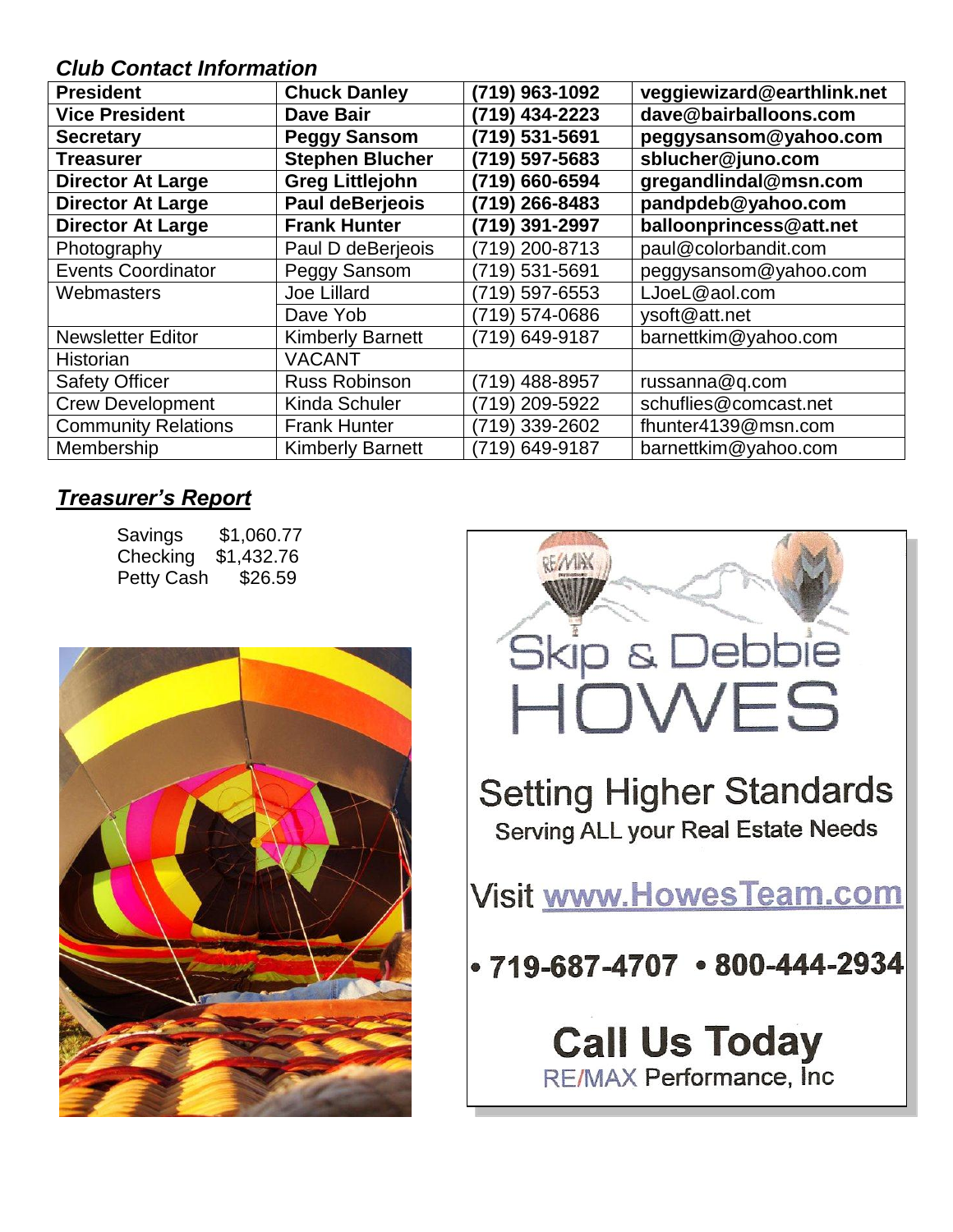| <b>Sunrise / Sunset</b> |                   |      |     |             | Location: W104 48, N38 51 (Colorado Springs CO) All times Mountain Time |     |             |      |     |             |      |     |             |      |
|-------------------------|-------------------|------|-----|-------------|-------------------------------------------------------------------------|-----|-------------|------|-----|-------------|------|-----|-------------|------|
|                         | <b>April 2011</b> |      |     |             |                                                                         |     |             |      |     |             |      |     |             |      |
| Day                     | <b>Rise</b>       | Set  | Day | <b>Rise</b> | Set                                                                     | Day | <b>Rise</b> | Set  | Day | <b>Rise</b> | Set  | Day | <b>Rise</b> | Set  |
|                         | h m               | h m  |     | h m         | h m                                                                     |     | h m         | h m  |     | h m         | h m  |     | h m         | h m  |
|                         | 0644              | 1923 | 8   | 0634        | 1929                                                                    | 15  | 0623        | 1936 | 22  | 613         | 1943 | 29  | 0604        | 1950 |
| 2                       | 0643              | 1924 | 9   | 0632        | 1930                                                                    | 16  | 0622        | 1937 | 23  | 612         | 1944 | 30  | 0603        | 1951 |
| 3                       | 0641              | 1925 | 10  | 0631        | 1931                                                                    | 17  | 0620        | 1938 | 24  | 611         | 1945 |     |             |      |
| 4                       | 0640              | 1925 | 11  | 0629        | 1932                                                                    | 18  | 0619        | 1939 | 25  | 609         | 1946 |     |             |      |
| 5                       | 0638              | 1926 | 12  | 0628        | 1933                                                                    | 19  | 0617        | 1940 | 26  | 608         | 1947 |     |             |      |
| 6                       | 0637              | 1927 | 13  | 0626        | 1934                                                                    | 20  | 0616        | 1941 | 27  | 607         | 1948 |     |             |      |
|                         | 0635              | 1928 | 14  | 0625        | 1935                                                                    | 21  | 0615        | 1942 | 28  | 605         | 1949 |     |             |      |

| <b>May 2011</b> |      |      |     |      |      |     |      |      |     |      |      |     |      |      |
|-----------------|------|------|-----|------|------|-----|------|------|-----|------|------|-----|------|------|
| Day             | Rise | Set  | Dav | Rise | Set  | Day | Rise | Set  | Day | Rise | Set  | Day | Rise | Set  |
|                 | h m  | h m  |     | h m  | h m  |     | h m  | h m  |     | h m  | h m  |     | h m  | h m  |
|                 | 0602 | 1952 | 8   | 0554 | 1958 | 15  | 0547 | 2005 | 22  | 0541 | 2011 | 29  | 0537 | 2016 |
| 2               | 0601 | 1952 | 9   | 0553 | 1959 | 16  | 0546 | 2006 | 23  | 0541 | 2012 | 30  | 0537 | 2017 |
| 3               | 0559 | 1953 | 10  | 0552 | 2000 | 17  | 0545 | 2006 | 24  | 0540 | 2012 | 31  | 0536 | 2018 |
| 4               | 0558 | 1954 | 11  | 0551 | 2001 | 18  | 0545 | 2007 | 25  | 0540 | 2013 |     |      |      |
| 5               | 0557 | 1955 | 12  | 0550 | 2002 | 19  | 0544 | 2008 | 26  | 0539 | 2014 |     |      |      |
| 6               | 0556 | 1956 | 13  | 0549 | 2003 | 20  | 0543 | 2009 | 27  | 0538 | 2015 |     |      |      |
|                 | 0555 | 1957 | 14  | 0548 | 2004 | 21  | 0542 | 2010 | 28  | 0538 | 2016 |     |      |      |

### *Upcoming Events Calendar* **BSOPP Membership Meetings/Events**

| <b>Date</b> | <b>Event</b>                    | <b>Location/Details</b>                              |
|-------------|---------------------------------|------------------------------------------------------|
| 4/19        | <b>General Meeting</b>          | 6pm - Social hour, 7pm - Meeting/program             |
|             |                                 | Hatch Cover - 252 E. Cheyenne Mountain Blvd          |
| 4/23        | Club Fly                        | Field by Holiday Inn's - Pilot Brief - approx 7:15am |
| 5/2         | Board Meeting - All members are | 6:30pm – Location: 3 Margaritas Corner of Powers &   |
|             | invited                         | S. Carefree                                          |
| 5/17        | <b>General Meeting</b>          | 6pm - Social hour, 7pm - Meeting/program             |
|             |                                 | Hatch Cover - 252 E. Cheyenne Mountain Blvd          |
| 5/21        | Club Fly                        | <b>TBD</b>                                           |

#### **Flights, Rallies and Related Events** *(Tell them you saw it in BSOPP's Tetherlines!)*

| <b>Date</b>   | Event                                  | <b>Location / Details</b>                       |
|---------------|----------------------------------------|-------------------------------------------------|
| $5/6 - 5/8$   | <b>Balloons &amp; Varooms Festival</b> | Ridgway, CO- Chamber of Commerce 970-626-5181   |
| $5/20 - 5/22$ | Erie Town Fair Balloon Festival        | Erie, CO - michael@lifecycleballoons.com        |
| $5/20 - 5/22$ | <b>Wild Wild West Balloon Festival</b> | Pueblo, CO - Barbi Hann 303-912-2050            |
| $6/3 - 6/5$   | <b>Telluride Annual Balloon Rally</b>  | Telluride, CO- www.tellurideballoonfestival.com |
| 6/11          | Craig Hospital 'Rite of Flight'        | Chatfield State Park, CO - Al Luksik            |
|               |                                        | hotairalan@msn.com                              |
| 6/19          | CBC & BSOPP Fly & Breakfast            | South Park - Fathers Day Flight                 |

### **Look for more events at [http://www.BFA.net](http://www.bfa.net/)**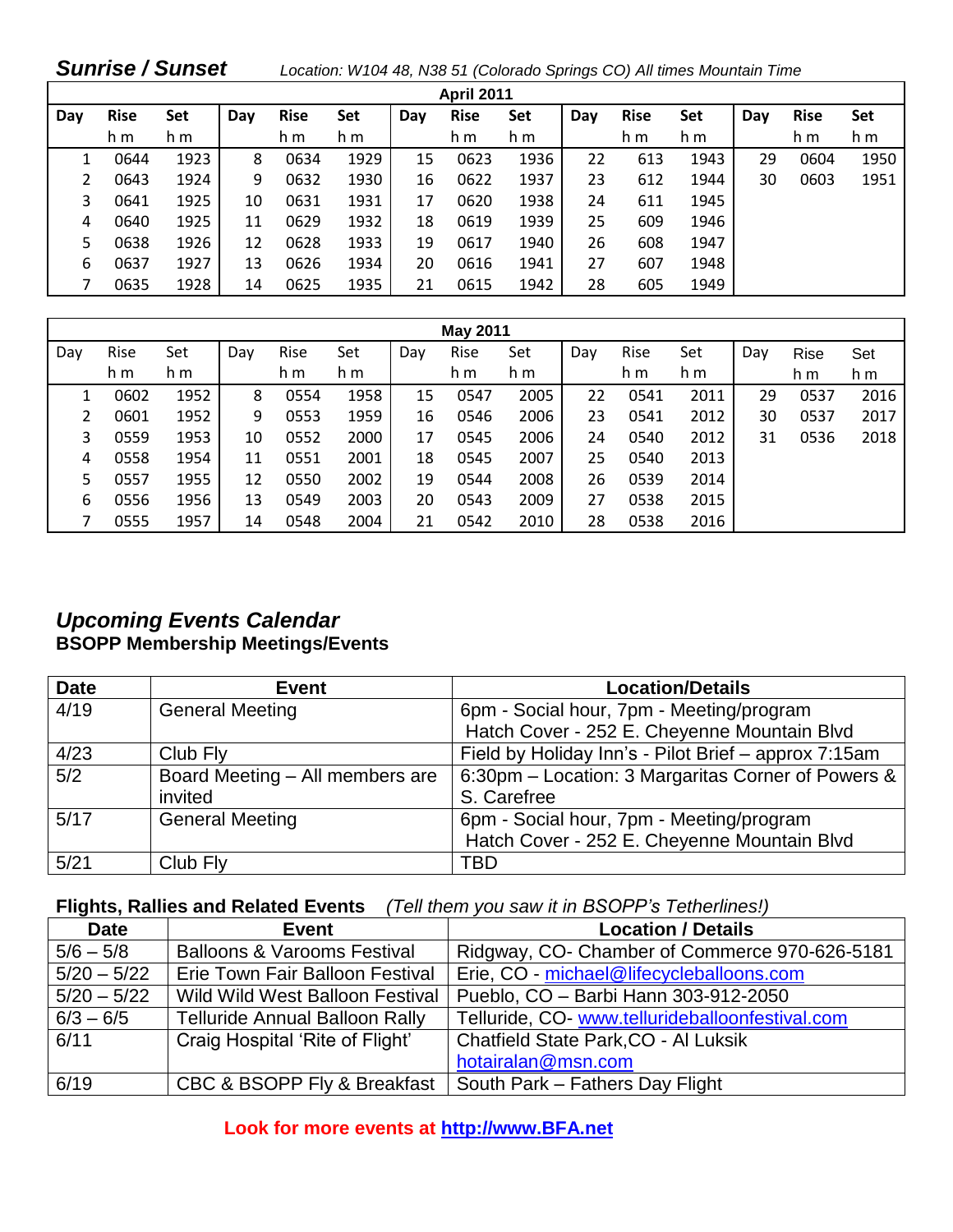

#### *Message from Barbi Hann CBC Club President:* **We are all Family!**

Hi! My name is Barbi Hann and I am president of the Colorado Balloon Club. I am troubled! (I hear you all laughing!) What I am troubled about is the CBC and the BSOPP only do one event together; South Park Father"s Day Fly! We are a mere 70 miles apart but it feels as though we are separated by 1000s of miles! To my thinking, we are all one big family but have you noticed our family is shrinking? The sad state of economics and our age coupled with a lack of new pilots are the primary factors for our shrinking sport.

I had to ask myself, "Self, how can we band together as 'one balloon family' but retain our individual club identities". What would be the best way to bring the club members closer together, have the advantage of more places to fly, have more camaraderie, make new friends and have even more fun? You know, I am all about fun! How can we make this happen? How can we make this work? How do we start? Perhaps an Invitation! Yep, we need an invitation! So, to that end….

The Colorado Balloon Club Board of Directors would like to extend an invitation to all BSOPP members, who are not currently CBC members, a one year membership to the CBC at half price! There will be no decrease in club benefits. You will be given all the same benefits of a full paying member. Whatever the members get, you also get! You can attend our club flies, our general meetings, you can join in and share at our CBC sponsored club fly tailgates, picnics and parties, and you even get to vote at our annual election! Our only rule is that you must agree to receive our newsletter electronically via email. That"s not so hard now is it? The pricing structure is as follows:

| Regular CBC member price                | <b>BSOPP Special Invitation Price</b> |         |  |
|-----------------------------------------|---------------------------------------|---------|--|
| \$35 Pilot – family                     | only                                  | \$17.50 |  |
| \$25 Pilot - individual                 | only                                  | \$12.50 |  |
| \$30 Associate/Crew - family            | only                                  | \$15.00 |  |
| \$20 Associate/Crew - individual        | only                                  | \$10.00 |  |
| \$15 Newsletter only (no club benefits) | only                                  | \$7.50  |  |
|                                         |                                       |         |  |

**Individual** memberships provide only the one member appropriate club privileges.

**Family** memberships provide all residing at listed address the appropriate club privileges.

All memberships include the monthly newsletter and club directory and all **new** members receive a Colorado Balloon Club pin.



Please see the enclosed BSOPP special sign up form or go to coloradoballoonclub.net for our standard membership form. Will the BSOPP come out to play? C"mon, come out and play with us! Please join us for some fun and camaraderie! I promise you will have fun, honest!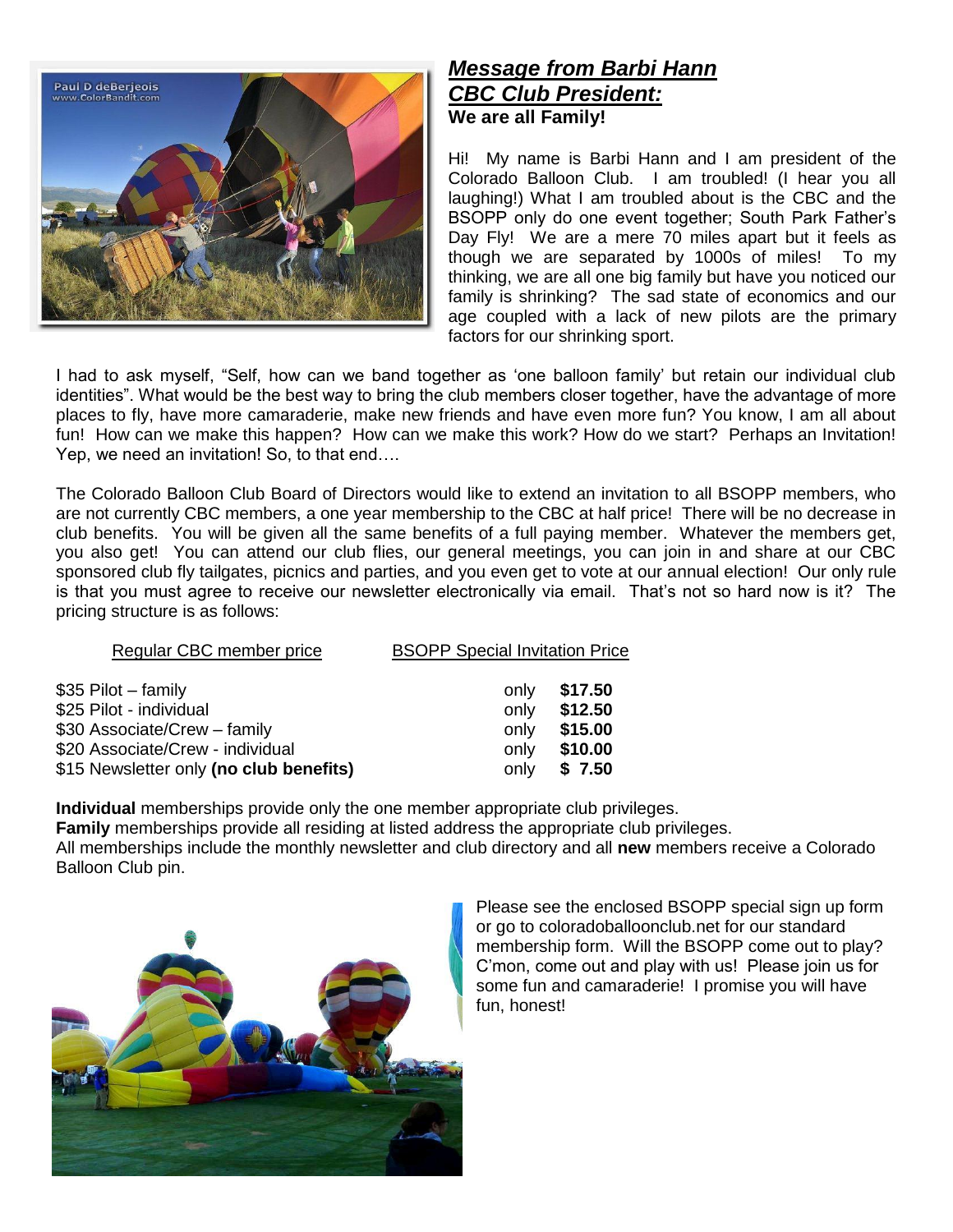#### *FAR out – Stephen Blucher*

 Interpretation can mean the difference between flying "legally" or not. The question is whose interpretation of the rules is the correct one...the pilot's...the FAA's?

 The FAR that seems to get a great deal of scrutiny is 91.119…the altitude rule. It has been discussed in this column before; each time from a slightly different angle. The very first words state clearly, "except when necessary for takeoff or landing…." The rule goes on to specify flight restrictions over "congested area" and "other than congested area".

 Here we run into the dreaded *interpretation.* If a pilot is going to switch passengers, it is necessary to land and take off. However, according to one FAA representative it is "not necessary for a balloon pilot to switch passengers". According to another, it is not only necessary; it is legal, and saying a balloon pilot cannot change passengers is like telling a 747 captain he cannot do the same. It is terribly discriminatory.

 The regulation does not distinguish between a balloon, a single engine plane or a jumbo jet. The rule says, "no person may operate an *aircraft* below the following altitudes:".

 And what exactly is a "congested area"? There is no official definition in FAR 1.1, the place where such information is found. It is not referred to in the Aeronautical Information Manual (AIM). A discussion with a Flight Standards District Office inspector shed no specific light on the subject, suffice to say according to information available, there is no precise definition, and it is determined on a case-by-case basis.

 A large group of people gathered for an outdoor meeting in a field might be considered a congested area. A group of buildings might not be considered a congested area if there are no people in them. The "definition" attached by a FAA inspector could vary with the "need to protect life and property".

 Knowing the rules is one thing. Interpreting them to keep oneself on a legal flight scenario takes a whole different discipline. If a pilot is cited by an inspector for a rule infraction the pilot does not believe he did, often times a conversation with the inspector or the section manager will alleviate the problem for both sides. In a worst case scenario, a Federal Law Judge may decide the outcome. The former fix is best as it saves a great deal of time, paperwork and money.

 As a reminder…over a congested area…the rule is not 1000 feet above ground level, it is "above the *highest* obstacle within 2000 feet horizontally". Watch for radio towers and tall buildings. This part of the FAR can also mean the difference between legal or not legal flight depending on the cloud deck (ceiling), but FAR 91.155 is for another column.

 Since the events of September 11, pilots are having confrontations with areas covered by a TFR…temporary flight restriction. They can be activated anywhere, so before each flight, pilots should read NOTAMS for their area which contain flight/TFR information.

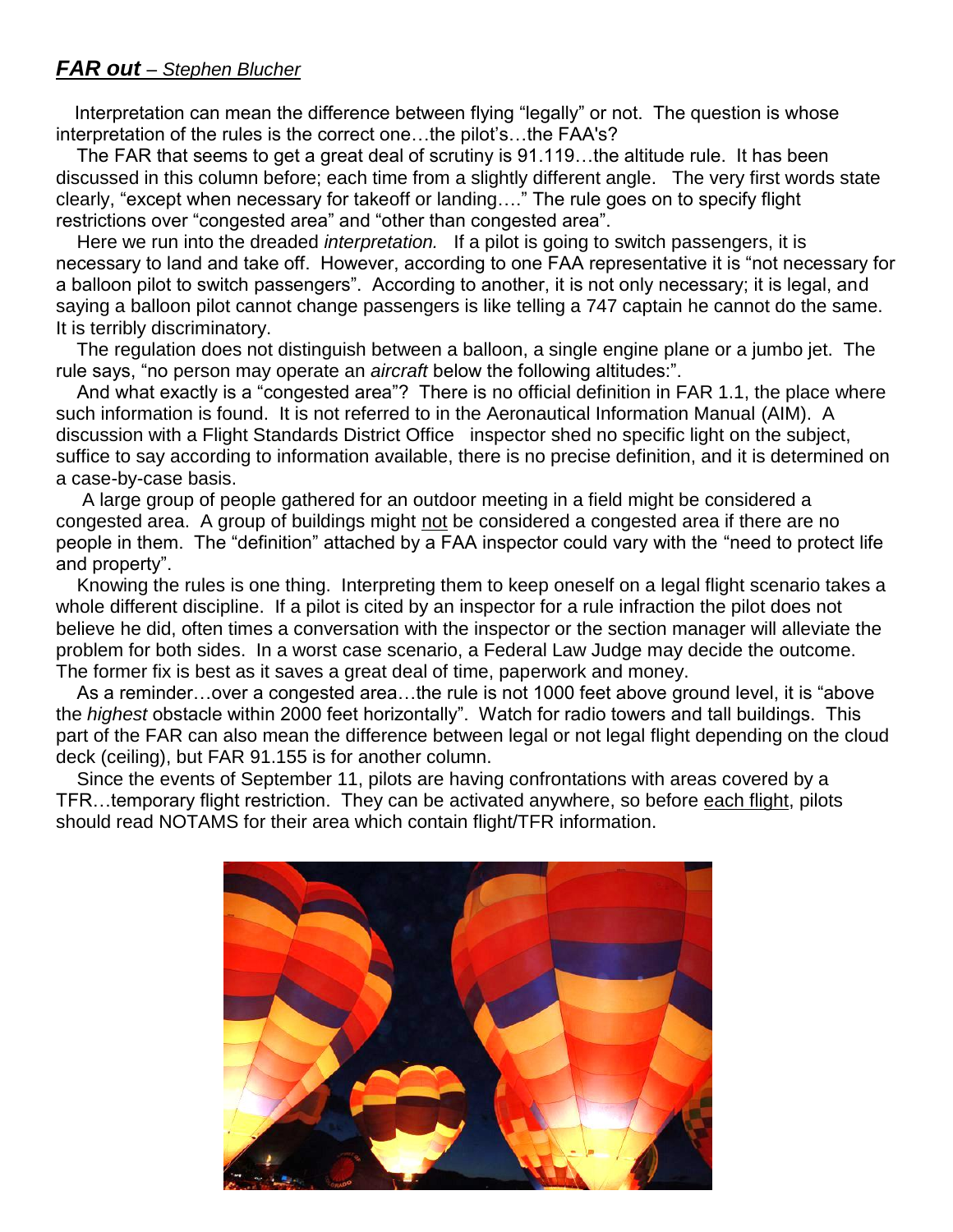## *BSOPP February Board Meeting*

Balloon Society of Pikes Peak Board of Directors Meeting 04/04/11 The meeting was held at Old Chicago"s and called to order by Chuck Danley at 6:47PM. Board Members and Club Members attending:

Stephen Blucher Chuck Danley Kim Barnett Nolan Schuler Greg Littlejohn Connie Mooreland Dave Bair Paul deBerjeois Sr.

1. Stephen reported the following for the Treasure's Report:

| Savings    | \$1,060.77 |
|------------|------------|
| Checking   | \$1,432.76 |
| Petty Cash | \$ 26.59   |

- 2. The Club fly will be the Saturday before Easter this month. Nolan suggested that we play the Hare & Hound. The winner would be the one to land closest to the hare.
- 3. The next Board Meeting will be held at 3 Margaritas at the corner of Powers & So. Carefree.
- 4. We discussed the club contacting Jackie Peterson again to see if we can help with the Celebration of Honor Fly. Also, Chuck mentioned the fact that Cheyenne Mountain School would like to have a basket and possibly a balloon stood up. Frank Hunter would supply the basket. Then the Colorado School for the Deaf & Blind would like for BSOPP to have a cold & hot inflate on April 22. If weather prevents that date then the backup dates are May  $4^{th}$  &  $5^{th}$ . The cold inflate will be for show and tell for the students.
- 5. Kimberly is working on a new roster to be published showing the Name"s, Balloon Name, Email Address and other information.
- 6. The elections results were discussed. The board agreed that the results are open to the public, but we would not publish them in the Tetherlines. You are more than welcome to ask for the results at the club meeting. The positions and the person holding that position follows:
	- a. Chuck Danley President
	- b. Dave Bair Vice President
	- c. Stephen Blucher Treasurer
	- d. Peggy Sansom Secretary
	- e. Greg Littlejohn, Frank Hunter & Paul deBerjeois are members at large
- 7. Departing gifts were discussed for the board members that were leaving.
- 8. The Father"s Day fly was discussed. It was suggested that one crew member from each balloon work with one of the crews with the Denver Club for cross training. We need to work towards breaking down the barriers between the clubs. It was decided that we would offer the CBC the same membership stipulations that they have offered us which is  $\frac{1}{2}$  price membership providing that the newsletter be emailed. If mailed parcel post, then a \$10.00 fee will be charged. Members of either club can run for the board. Chuck is going to talk to Barb about our plans.
- 9. Nolan Schuler suggested, along with Dave Bair, that BSOPP have a contest per year amount the pilots. The idea accumulative points per year sounded like a lot of fun. The way it would work is that each month pilots would be given points for different things; at the end of the month whoever had the most points would get to attach a magnetic sign on their automobile stating that they were the top pilot for 2011. At the end of each month, depending on who had the most points, the sign would be passed on to the new winner. At the end of the year the person with the most points would keep the sign and a new one would be purchased for the next year.
- 10. Crime stoppers will be the speakers for the April Club Meeting. It really sounds like an interesting topic and full of information.
- 11. Meeting adjoined approximately 7:09 pm.

Peggy Sansom BSOPP Secretary